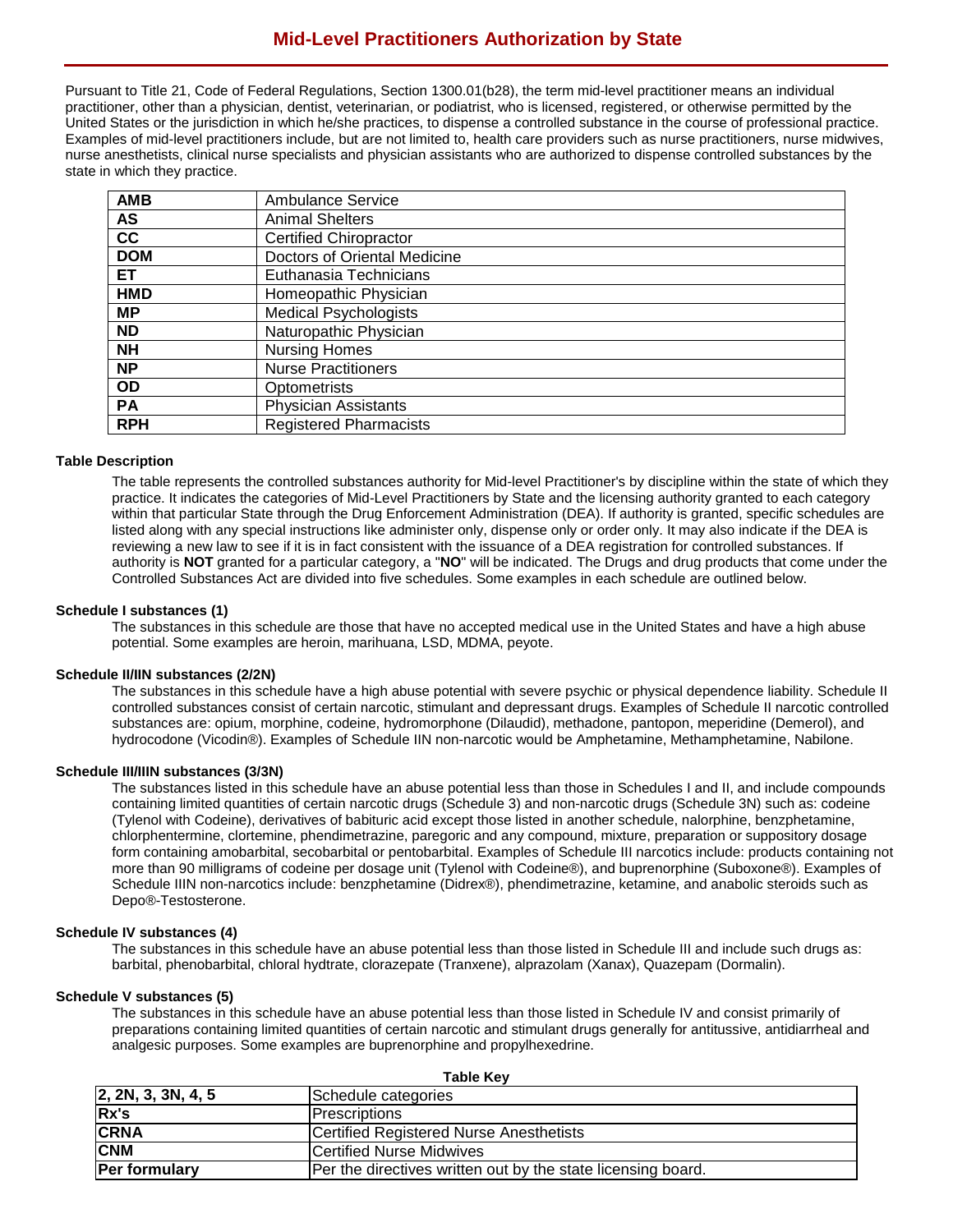*MID LEVEL PRACTITIONERS - Controlled Substance Authority by Discipline within State* **Last Last Updated: 2/27/2019** 

| <b>STATE</b>    | <b>AMB</b>               | <b>AS</b>                                                                                                                                           | cc                        | <b>DOM</b>                                    | <b>ET</b>                        | <b>HMD</b>                                                  | <b>MP</b>               | <b>ND</b>                                                                         | <b>NH</b>            | <b>NP</b>                                                                                                                                                     | <b>OD</b>                                                                                      | <b>PA</b>                                                                                                                                   | <b>RPH</b>                |
|-----------------|--------------------------|-----------------------------------------------------------------------------------------------------------------------------------------------------|---------------------------|-----------------------------------------------|----------------------------------|-------------------------------------------------------------|-------------------------|-----------------------------------------------------------------------------------|----------------------|---------------------------------------------------------------------------------------------------------------------------------------------------------------|------------------------------------------------------------------------------------------------|---------------------------------------------------------------------------------------------------------------------------------------------|---------------------------|
|                 | <b>Ambulance Service</b> | <b>Animal Shelters</b>                                                                                                                              | Certified<br>Chiropractor | <b>Doctors of Oriental</b><br><b>Medicine</b> | Euthanasia<br><b>Technicians</b> | Homeopathic<br>Physician                                    | Medical<br>Psychologist | Naturopathic<br>Physician                                                         | <b>Nursing Homes</b> | <b>Nurse Practitioners</b>                                                                                                                                    | <b>Optometrists</b>                                                                            | Physician<br><b>Assistants</b>                                                                                                              | Registered<br>Pharmacists |
| Alabama         | <b>NO</b>                | 2N & 3N Sodium<br>Pentobarbital &<br>Sodium<br>Pentobarbital<br>W/Lidocaine<br>Line 1 Animal<br>Shelter Line 2 ET's<br>Name administer /<br>procure | N <sub>O</sub>            | N <sub>O</sub>                                | N <sub>O</sub>                   | N <sub>O</sub>                                              | $\rm NO$                | N <sub>O</sub>                                                                    | NO                   | 2,2N,3, 3N, 4, 5<br>Administer &<br>Prescribe Only.<br>Special permit for<br>2/2N                                                                             | 3, 3N, 4, 5<br>Administer &<br>Prescribe                                                       | 2,2N,3, 3N, 4, 5<br>Prescribe,<br>Dispense &<br>Administer.<br>Special permit<br>for 2/2N                                                   | N <sub>O</sub>            |
| <b>Alaska</b>   | <b>NO</b>                | 2N & 3N Sodium<br>Pentobarbital &<br>Sodium<br>Pentobarbital<br>W/Lidocaine<br>Line 1 Animal<br>Shelter Line 2 ET'S<br>Name administer<br>/ procure | <b>NO</b>                 | <b>NO</b>                                     | 2N & 3N<br>Administer Only       | <b>NO</b>                                                   | NO                      | N <sub>O</sub>                                                                    | <b>NO</b>            | 2, 2N, 3, 3N, 4, 5<br>Prescribe,<br>Dispense,<br>Administer,<br>procure                                                                                       | 3, 4, 5<br>Prescribe<br>Prescribe 2 Only<br>for Hydrocodone<br>Products                        | 2, 2N, 3, 3N, 4, 5<br>Prescribe,<br>Administer &<br>Dispense,<br>Procure                                                                    | <b>NO</b>                 |
| Arizona         | <b>NO</b>                | 2N & 3N Only Law<br>Enforcement or<br>City Animal Shelter<br>administer /<br>procure                                                                | <b>NO</b>                 | <b>NO</b>                                     | <b>NO</b>                        | 2, 2N, 3, 3N, 4, 5<br>Prescribe,<br>Dispense,<br>Administer | <b>NO</b>               | $\overline{2, 3}$ , 3N, 4, 5<br>Prescribe,<br>Dispense,<br>Administer,<br>procure | <b>NO</b>            | 2, 2N, 3, 3N, 4, 5<br>Prescribe, Order,<br>Administer,<br>procure                                                                                             | 3, 3N Prescribe,<br>Dispense,<br>Administer<br>Prescribe 2 Only<br>for Hydrocodone<br>Products | 2, 2N, 3, 3N, 4, 5<br>Procurement<br>limited to<br>samples only                                                                             | <b>NO</b>                 |
| <b>Arkansas</b> | <b>NO</b>                | 2N & 3N<br>Line 1 Animal<br>Shelter Line 2 ET'S<br>Name administer<br>/ procure                                                                     | <b>NO</b>                 | <b>NO</b>                                     | <b>NO</b>                        | <b>NO</b>                                                   | $NO$                    | <b>NO</b>                                                                         | <b>NO</b>            | 3,3N,4,5 APRNs<br>Administer, Order   Prescribe 2 Only<br>Prescribe 2 for<br>Hydrocodone<br>Products Only<br>with a<br>Collaborative<br>Practice<br>Agreement | 3, 3N, 4, 5<br>for Hydrocodone<br>Products                                                     | 3, 3N, 4 & 5<br>Administer,<br>Order<br>Prescribe 2 for<br>Hydrocodone<br>Combination<br>Products Only<br>with a signed<br>Protocol on file | <b>NO</b>                 |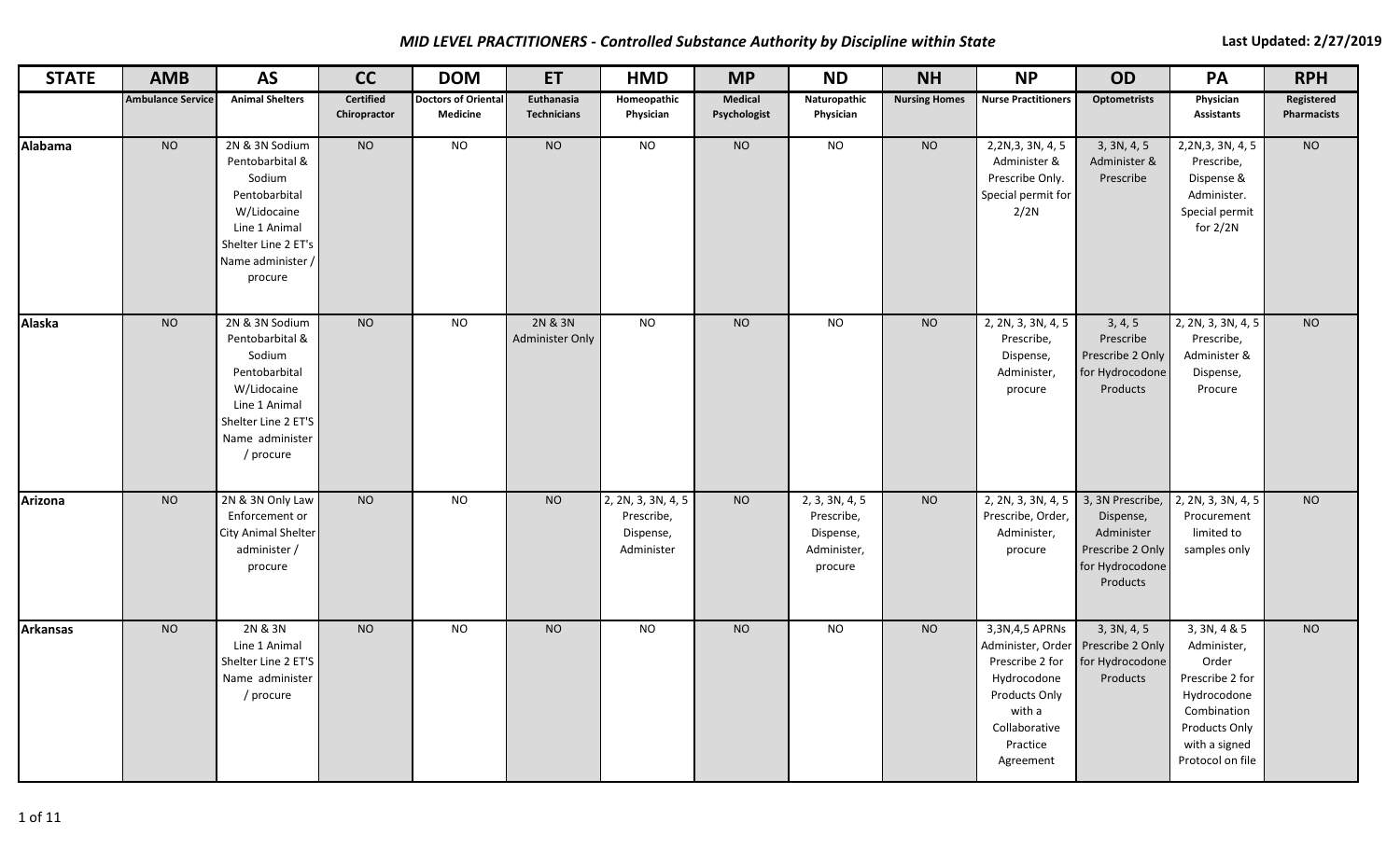*MID LEVEL PRACTITIONERS - Controlled Substance Authority by Discipline within State* **Last Last Updated: 2/27/2019** 

| <b>STATE</b>                   | <b>AMB</b>                                                                | <b>AS</b>                                                                                                      | cc        | <b>DOM</b> | <b>ET</b>                                                                                                | <b>HMD</b>     | <b>MP</b> | <b>ND</b>                                                              | <b>NH</b> | <b>NP</b>                                                                                                                   | <b>OD</b>                                                                                                 | PA                                                                                                   | <b>RPH</b>     |
|--------------------------------|---------------------------------------------------------------------------|----------------------------------------------------------------------------------------------------------------|-----------|------------|----------------------------------------------------------------------------------------------------------|----------------|-----------|------------------------------------------------------------------------|-----------|-----------------------------------------------------------------------------------------------------------------------------|-----------------------------------------------------------------------------------------------------------|------------------------------------------------------------------------------------------------------|----------------|
| <b>California</b>              | <b>NO</b>                                                                 | <b>NO</b>                                                                                                      | <b>NO</b> | <b>NO</b>  | 2N FOR Sodium<br>Pentobarbital<br><b>ONLY</b><br>Line 1 RVT Line 2<br>Shelter<br>administer /<br>procure | <b>NO</b>      | <b>NO</b> | 3, 3N, 4 & 5<br>Prescribe Only                                         | <b>NO</b> | 2, 2N, 3, 3N, 4, 5<br>Prescribe,<br>Dispense,<br>Administer<br>NOTE: 2 Requires Tramadol Only (3<br>Continuing<br>Education | 2, 3, 8, 4<br>Prescribe Only<br>for Hydrocodone,<br>Codeine, &<br>day Rx only)                            | 2, 2N, 3, 3N, 4, 5 2, 2N, 3, 3N, 4, 5<br>Prescribe,<br>Dispense,<br>Administer                       | Prescribe Only |
| Colorado                       | Line 1 AMB Line<br>2 DR's Name/<br>Administer,<br>Dispense and<br>Procure | 2, 2N, 3, 3N, 4, 5 2N & 3N Only Law<br>Enforcement or<br><b>City Animal Shelter</b><br>administer /<br>procure | <b>NO</b> | <b>NO</b>  | <b>NO</b>                                                                                                | <b>NO</b>      | <b>NO</b> | <b>NO</b>                                                              | <b>NO</b> | Prescribe 2, 2N, 3, Prescribe Only 3,<br>3N, 4, 5<br>May Dispense &<br>Administer<br>Samples<br>CRNA's may<br>procure       | 3N, 4, 5<br>Prescribe 2 Only<br>for Hydrocodone<br>Products                                               | Prescribe &<br>Dispense 2, 2N,<br>3, 3N, 4, 5                                                        | N <sub>O</sub> |
| <b>Connecticut</b>             | <b>NO</b>                                                                 | $\overline{N}$                                                                                                 | NO        | <b>NO</b>  | N <sub>O</sub>                                                                                           | <b>NO</b>      | NO        | $\overline{N}$                                                         | <b>NO</b> | 2, 2N, 3, 3N, 4, 5<br>Prescribe,<br>Dispense,<br>Administer,<br>procure                                                     | Prescribe,<br>Dispense,<br>Administer                                                                     | 2, 2N, 3, 3N, 4, 5 2, 2N, 3, 3N, 4, 5<br>Prescribe,<br>Dispense,<br>Administer,<br>procure           | <b>NO</b>      |
| <b>Delaware</b>                | N <sub>O</sub>                                                            | N <sub>O</sub>                                                                                                 | NO        | <b>NO</b>  | N <sub>O</sub>                                                                                           | N <sub>O</sub> | NO        | $\overline{N}$                                                         | NO        | 2, 2N, 3, 3N, 4, 5<br>Prescribe,<br>Administer &<br>Dispense, procure for Hydrocodone                                       | 3, 4, 5<br>Prescribe<br>Prescribe 2 Only<br>Products<br>72 hour supply                                    | Prescribe 2, 2N,<br>3, 3N, 4, 5 May<br>Administer &<br>Dispense<br>Samples                           | NO             |
| <b>District of</b><br>Columbia | 2, 2N, 3, 3N, 4, 5<br>Administer,<br>Dispense and<br>Procure              | <b>NO</b>                                                                                                      | <b>NO</b> | <b>NO</b>  | <b>NO</b>                                                                                                | <b>NO</b>      | <b>NO</b> | 3N for<br>Testosterone<br>Only Prescribe,<br>Administer &<br>Dispense, | <b>NO</b> | 2, 2N, 3, 3N, 4, 5<br>Prescribe Only                                                                                        | <b>NO</b>                                                                                                 | 2, 2N, 3, 3N, 4, 5<br>Prescribe,<br>Dispense &<br>Procure                                            | <b>NO</b>      |
| <b>Florida</b>                 | <b>NO</b>                                                                 | 2N, 3N, Sodium<br>Pentobarbital &<br>Sodium<br>Pentobarbital<br>w/Lidocaine<br>administer /<br>procure         | <b>NO</b> | <b>NO</b>  | <b>NO</b>                                                                                                | <b>NO</b>      | <b>NO</b> | <b>NO</b>                                                              | <b>NO</b> | 2, 2N, 3, 3N, 4, 5<br>Prescribe,<br>Administer &<br>Dispense only in<br>accordance with<br>state law                        | 3, 4 Administer,<br>Prescribe only<br>(APAP<br>W/Codeine &<br>Tramadol)<br>Requires 20 hrs.<br><b>CME</b> | 2, 2N, 3, 3N, 4, 5<br>Prescribe,<br>Administer &<br>Dispense only in<br>accordance with<br>state law | <b>NO</b>      |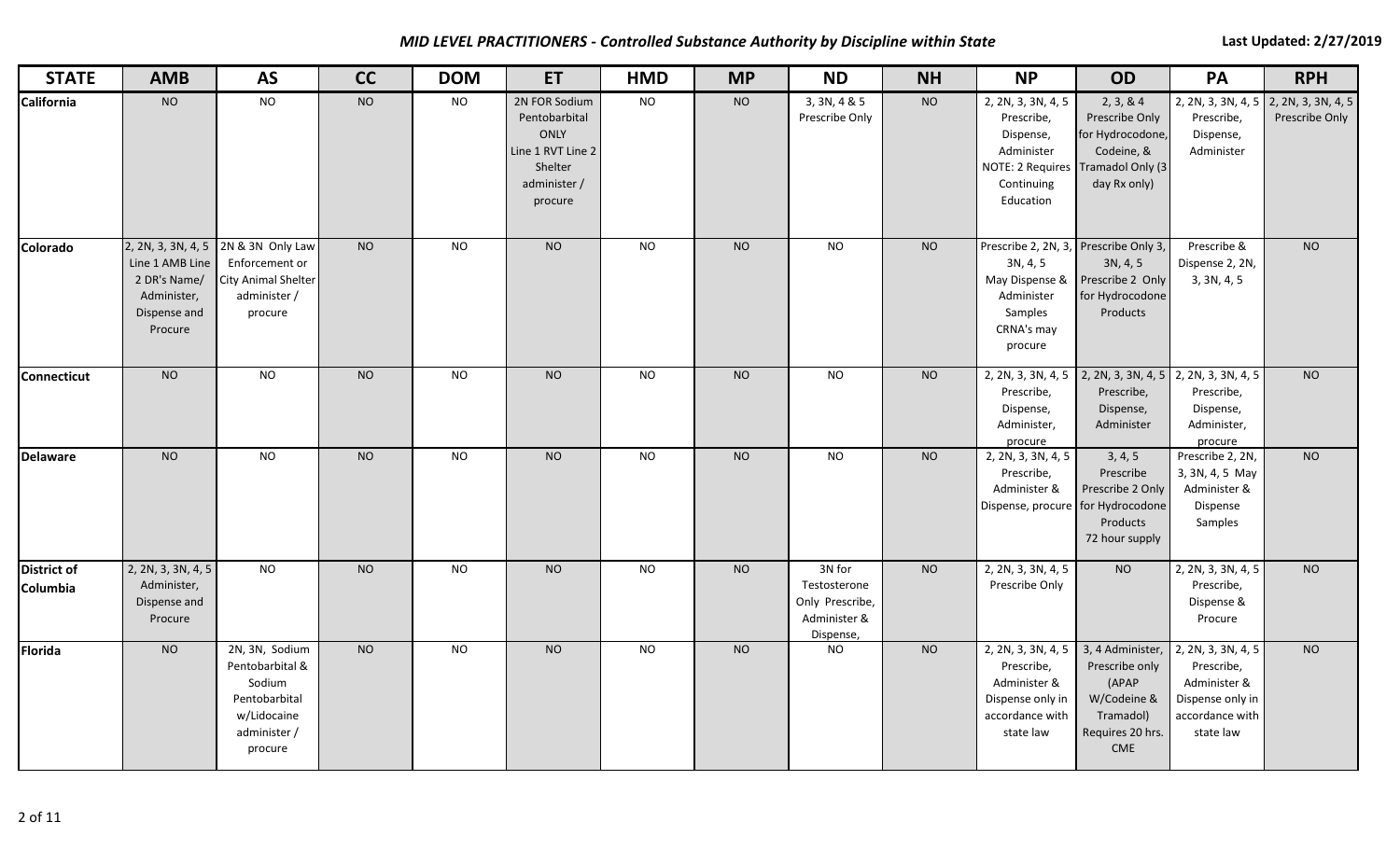*MID LEVEL PRACTITIONERS - Controlled Substance Authority by Discipline within State* **Last Last Updated: 2/27/2019** 

| <b>STATE</b> | <b>AMB</b>                                                                                 | <b>AS</b>                                                                       | cc             | <b>DOM</b>     | ET                    | <b>HMD</b>      | <b>MP</b> | <b>ND</b>      | <b>NH</b>          | <b>NP</b>                                                                                                      | OD                                                                              | PA                                                                                                                                                                                                                  | <b>RPH</b>                                                                                                                     |
|--------------|--------------------------------------------------------------------------------------------|---------------------------------------------------------------------------------|----------------|----------------|-----------------------|-----------------|-----------|----------------|--------------------|----------------------------------------------------------------------------------------------------------------|---------------------------------------------------------------------------------|---------------------------------------------------------------------------------------------------------------------------------------------------------------------------------------------------------------------|--------------------------------------------------------------------------------------------------------------------------------|
| Georgia      | <b>NO</b>                                                                                  | <b>NO</b>                                                                       | $NO$           | <b>NO</b>      | <b>NO</b>             | <b>NO</b>       | <b>NO</b> | <b>NO</b>      | <b>NO</b>          | 3, 3N, 4, 5<br>Prescribe,<br>Administer &<br>Dispense                                                          | 3, 3N, 4<br>Prescribe 2 Only<br>for Hydrocodone<br>Products                     | 3, 3N, 4 & 5<br>Prescribe Only                                                                                                                                                                                      | <b>NO</b>                                                                                                                      |
| Guam (TT)    | <b>NO</b>                                                                                  | 2N & 3N<br>administer /<br>procure                                              | <b>NO</b>      | <b>NO</b>      | 2N & 3N<br>administer | <b>NO</b>       | <b>NO</b> | <b>NO</b>      | <b>NO</b>          | APRN's can<br>Prescribe<br>2, 2N, 3, 3N, 4, 5                                                                  | $NO$                                                                            | 4 & 5 Only<br>Prescribe,<br>Dispense &<br>Administer                                                                                                                                                                | <b>NO</b>                                                                                                                      |
| Hawaii       | 2, 2N, 3, 3N, 4, 5<br>LINE 2 DR'S<br><b>NAME</b><br>Administer,<br>Dispense and<br>Procure | N <sub>O</sub>                                                                  | N <sub>O</sub> | $\overline{N}$ | N <sub>O</sub>        | $\overline{NQ}$ | NO        | N <sub>O</sub> | 2, 2N, 3, 3N, 4, 5 | 2.2n, 3, 3N, 4, 5<br>Administer &<br>Prescribe                                                                 | N <sub>O</sub>                                                                  | 3, 3N, 4 & 5<br>Prescribe,<br>Dispense,<br>Administer<br>May Write<br>Orders for<br>Inpatients for 2-5                                                                                                              | NO                                                                                                                             |
| Idaho        | $N$ O                                                                                      | 2N, 3, 3N, 4<br>Administer &<br>Procure Only                                    | NO             | <b>NO</b>      | N <sub>O</sub>        | N <sub>O</sub>  | NO        | N <sub>O</sub> | <b>NO</b>          | Prescribe,<br>Administer &<br>Dispense, procure                                                                | 2, 2N, 3, 3N, 4, 5 2, 2N, 3, 3N, 4, 5<br>Prescribe,<br>Administer &<br>Dispense | 2, 2N, 3, 3N, 4, 5<br>Prescribe per<br>Board<br>authorization<br>and per<br>prescriptive<br>practice of<br>supervising<br>physician. Can<br>administer and<br>dispense per<br>Delegation of<br>Service<br>agreement | 2, 2N, 3, 3N, 4, 5<br>Administer,<br>Prescribe &<br>Dispense<br>(pursuant to<br>collaborative<br>agreement with<br>prescriber) |
| Illinois     | <b>NO</b>                                                                                  | 2N & 3N Line 1<br>Animal Shelter<br>Line 2 ET'S Name<br>administer /<br>procure | <b>NO</b>      | <b>NO</b>      | <b>NO</b>             | <b>NO</b>       | <b>NO</b> | <b>NO</b>      | <b>NO</b>          | 2N, 3, 3N, 4, 5<br>Prescribe,<br>Dispense &<br>Administer Only<br>Prescribe 30 day<br>supply for<br>schedule 2 | 3, 4, 5 Prescribe<br>Prescribe 2 Only<br>for Hydrocodone<br>Products            | 2N, 3, 3N, 4, 5<br>Prescribe,<br>Dispense &<br>Administer Only<br>Prescribe 30 day<br>supply for<br>schedule 2                                                                                                      | <b>NO</b>                                                                                                                      |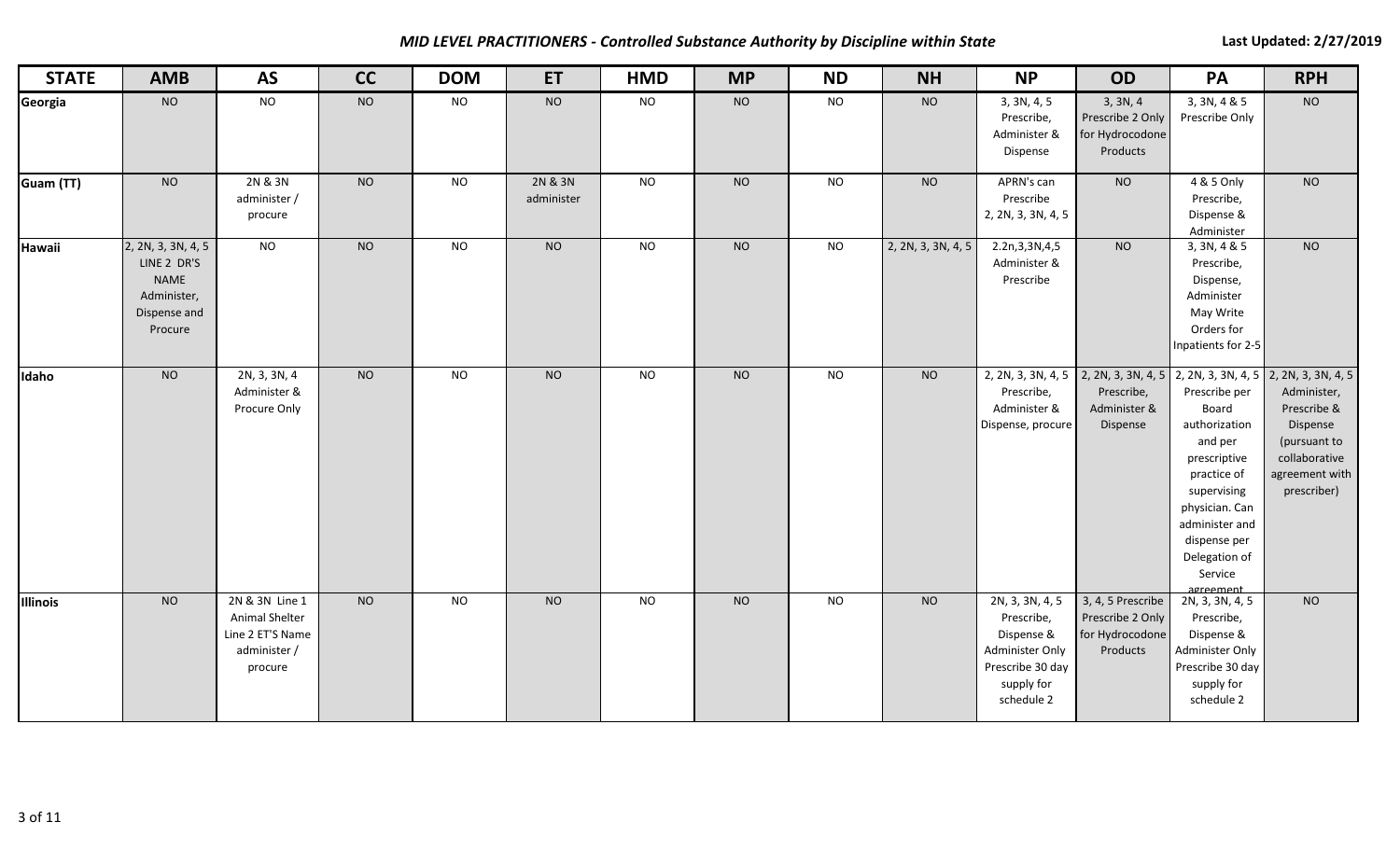# *MID LEVEL PRACTITIONERS - Controlled Substance Authority by Discipline within State* **Last Last Updated: 2/27/2019**

| <b>STATE</b>    | <b>AMB</b>                                                   | <b>AS</b>                                                                                            | cc        | <b>DOM</b> | ET        | <b>HMD</b> | <b>MP</b>                             | <b>ND</b> | <b>NH</b>                       | <b>NP</b>                                                                                                                      | <b>OD</b>                                                                        | PA                                                                                                                                          | <b>RPH</b> |
|-----------------|--------------------------------------------------------------|------------------------------------------------------------------------------------------------------|-----------|------------|-----------|------------|---------------------------------------|-----------|---------------------------------|--------------------------------------------------------------------------------------------------------------------------------|----------------------------------------------------------------------------------|---------------------------------------------------------------------------------------------------------------------------------------------|------------|
| Indiana         | <b>NO</b>                                                    | 2N & 3N Sodium<br>Pentobarbital,<br>Telazol, Ketamine<br>administer /<br>procure                     | <b>NO</b> | <b>NO</b>  | <b>NO</b> | <b>NO</b>  | <b>NO</b>                             | <b>NO</b> | <b>NO</b>                       | 2, 2N, 3, 3N, 4, 5<br>Prescribe,<br>Administer &<br>Dispense, procure                                                          | Prescribe,<br>$\overline{4}$<br>Administer &<br>Dispense<br><b>Tramadol Only</b> | 2, 2N, 3, 3N, 4, 5<br>Prescribe,<br>Administer &<br>Dispense,<br>procure                                                                    | <b>NO</b>  |
| lowa            | <b>NO</b>                                                    | 2, 2N, 3, 3N<br>administer /<br>procure                                                              | <b>NO</b> | <b>NO</b>  | <b>NO</b> | <b>NO</b>  | <b>NO</b>                             | <b>NO</b> |                                 | 2, 2N, 3, 3N, 4, 5 2, 2N, 3, 3N, 4, 5 2, 2N, 3, 3N, 4, 5 2, 2N, 3, 3N, 4, 5<br>Prescribe,<br>Administer &<br>Dispense, procure | Prescribe,<br>Administer &<br>Dispense                                           | NO <sub>2</sub><br>Depressants<br>Prescribe,<br>administer,<br>dispense,<br>procure                                                         | <b>NO</b>  |
| <b>Kansas</b>   | 2, 2N, 3, 3N, 4, 5<br>Administer,<br>Dispense and<br>Procure | <b>NO</b>                                                                                            | <b>NO</b> | <b>NO</b>  | <b>NO</b> | <b>NO</b>  | <b>NO</b>                             | <b>NO</b> | <b>NO</b>                       | 2, 2N, 3, 3N, 4, 5 2, 2N, 3, 3N, 4, 5<br>Prescribe Only                                                                        | Prescribe,<br>Administer &<br>Dispense                                           | 2, 2N, 3, 3N, 4, 5<br>Prescribe,<br>Administer &<br>Dispense,<br>procure                                                                    | <b>NO</b>  |
| Kentucky        | <b>NO</b>                                                    | 2N & 3N<br>Line 1 Animal<br>Shelter Line 2 ET'S<br>Name administer<br>/ procure                      | <b>NO</b> | <b>NO</b>  | <b>NO</b> | <b>NO</b>  | <b>NO</b>                             | <b>NO</b> | <b>NO</b>                       | 2, 2N, 3, 3N, 4, 5<br>Prescribe Only                                                                                           | 3, 3N, 4, 5<br>Prescribe 2 Only<br>for Hydrocodone<br>Products                   | <b>NO</b>                                                                                                                                   | <b>NO</b>  |
| Louisiana       | <b>NO</b>                                                    | 2, 2N, 3, 3N<br>Administer,<br>Dispense &<br>Procure<br>Line 1 Animal<br>Shelter Line 2 ET'S<br>Name | <b>NO</b> | <b>NO</b>  | <b>NO</b> | <b>NO</b>  | 2, 2N, 3, 3N, 4 &<br>5 Prescribe Only | <b>NO</b> | <b>NO</b>                       | 3, 3N, 4, 5<br>2, 2N Prescribe &<br>Dispense for<br><b>Attention Deficit</b><br>Disorder Only                                  | Prescribe,<br>Administer                                                         | 2, 2N, 3, 3N, 4, 5 2, 2N, 3, 3N, 4, 5<br>Prescribe, Order,<br>& Administer to<br>the extent<br>delegated by the<br>supervising<br>physician | <b>NO</b>  |
| <b>Maine</b>    | <b>NO</b>                                                    | 2N3N administer /<br>procure                                                                         | <b>NO</b> | <b>NO</b>  | <b>NO</b> | <b>NO</b>  | <b>NO</b>                             | <b>NO</b> | <b>NO</b>                       | 2, 2N, 3, 3N, 4, 5<br>Prescribe,<br>Administer &<br>Dispense, procure                                                          | 3, 3N, 4, 5<br>Prescribe,<br>Administer &<br>Dispense                            | 2, 2N, 3, 3N, 4, 5<br>Prescribe &<br>Dispense                                                                                               | <b>NO</b>  |
| <b>Maryland</b> | <b>NO</b>                                                    | 2N & 3N Procure &<br>Administer Sodium<br>Pentobarbital                                              | <b>NO</b> | <b>NO</b>  | <b>NO</b> | <b>NO</b>  | <b>NO</b>                             | <b>NO</b> | 2,2N,3,3N,4,5<br>adminster only | 2, 2N, 3, 3N, 4 & 5<br>Prescribe,<br>Administer &<br>Dispense, procure                                                         | <b>NO</b>                                                                        | 2, 2N, 3, 3N, 4, 5<br>Prescribe &<br>Administer                                                                                             | <b>NO</b>  |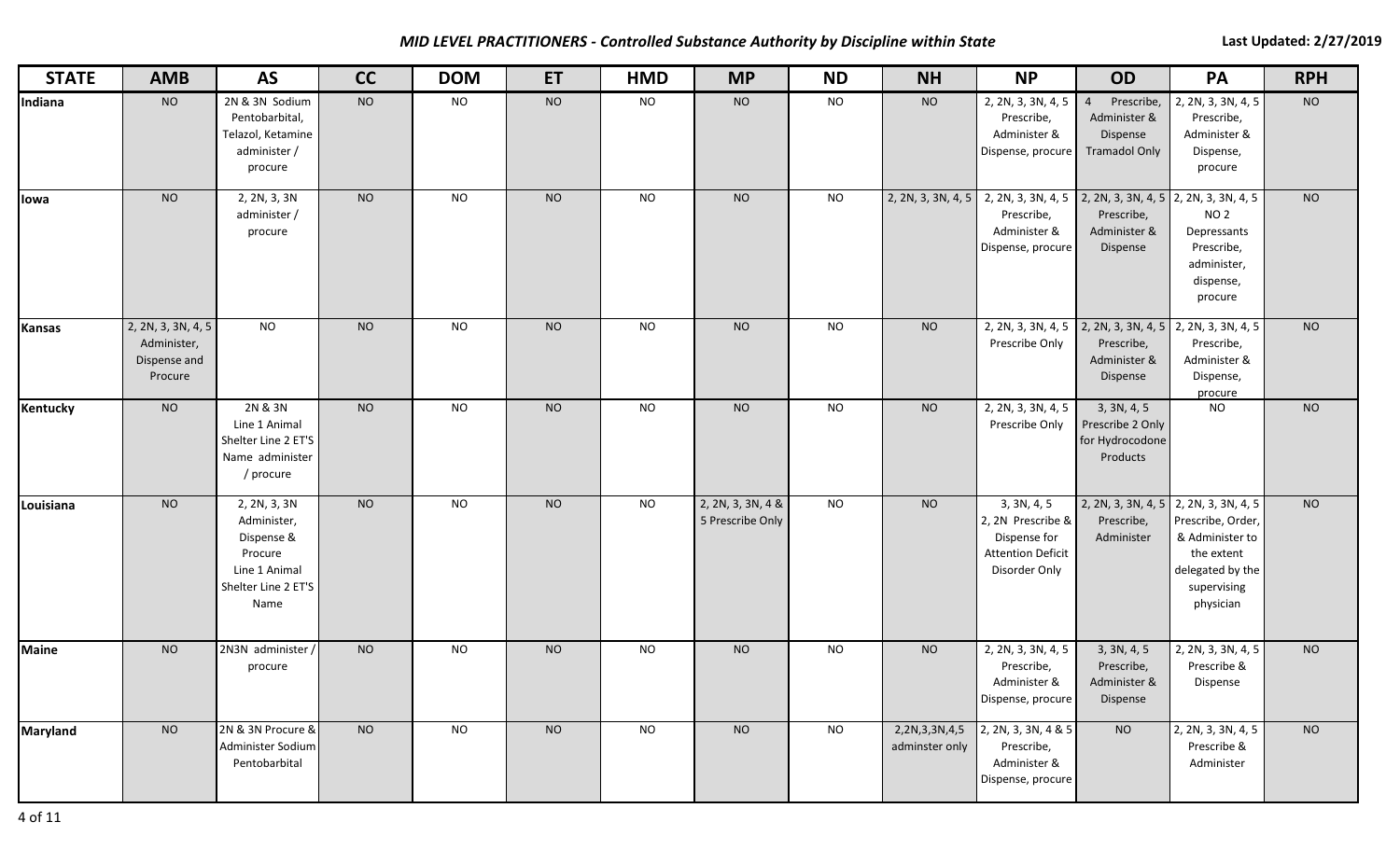*MID LEVEL PRACTITIONERS - Controlled Substance Authority by Discipline within State* **Last Last Updated: 2/27/2019** 

| <b>STATE</b>         | <b>AMB</b>                                                   | <b>AS</b>                                                                      | cc             | <b>DOM</b>     | ET             | <b>HMD</b>      | <b>MP</b> | <b>ND</b>      | <b>NH</b>          | <b>NP</b>                                                                                                                                                                                                                                                | <b>OD</b>                                                      | PA                                                                                                                                                                                                                         | <b>RPH</b>                                                                        |
|----------------------|--------------------------------------------------------------|--------------------------------------------------------------------------------|----------------|----------------|----------------|-----------------|-----------|----------------|--------------------|----------------------------------------------------------------------------------------------------------------------------------------------------------------------------------------------------------------------------------------------------------|----------------------------------------------------------------|----------------------------------------------------------------------------------------------------------------------------------------------------------------------------------------------------------------------------|-----------------------------------------------------------------------------------|
| <b>Massachusetts</b> | <b>NO</b>                                                    | <b>NO</b>                                                                      | <b>NO</b>      | <b>NO</b>      | $NO$           | <b>NO</b>       | <b>NO</b> | <b>NO</b>      | <b>NO</b>          | 2, 2N, 3, 3N, 4, 5<br>Administer,<br>Prescribe &<br>Procure Only                                                                                                                                                                                         | NO Under<br>Review                                             | 2, 2N, 3, 3N, 4, 5<br>Administer,<br>Prescribe &<br>Procure Only                                                                                                                                                           | 2,2N,3,3N,4,5<br>Prescribe only<br>Institutional<br>pharmacist only,<br>No Retail |
| Michigan             | N <sub>O</sub>                                               | 2N & 3N<br>Administer,<br>Dispense &<br>Procure for<br>Sodium<br>Pentobarbital | N <sub>O</sub> | N <sub>O</sub> | N <sub>O</sub> | N <sub>O</sub>  | <b>NO</b> | N <sub>O</sub> | <b>NO</b>          | 2, 2N, 3, 3N, 4, 5<br>Prescribe<br>No CDS required<br>2 requires a letter                                                                                                                                                                                | 3, 3N, 4, 5<br>Prescribe 2 Only<br>for Hydrocodone<br>Products | 2, 2N, 3, 3N, 4, 5<br>Prescribe<br>No CDS required<br>2 requires a<br>letter                                                                                                                                               | N <sub>O</sub>                                                                    |
| Minnesota            | <b>NO</b>                                                    | <b>NO</b>                                                                      | N <sub>O</sub> | <b>NO</b>      | <b>NO</b>      | $\overline{NQ}$ | <b>NO</b> | <b>NO</b>      | <b>NO</b>          | 2, 2N, 3, 3N, 4, 5<br>Prescribe,<br>Administer &<br>Dispense, procure                                                                                                                                                                                    | 4 & 5                                                          | 2, 2N, 3, 3N, 4, 5<br>Prescribe,<br>Administer &<br>Dispense,<br>procure                                                                                                                                                   | <b>NO</b>                                                                         |
| Mississippi          | <b>NO</b>                                                    | <b>NO</b>                                                                      | <b>NO</b>      | <b>NO</b>      | <b>NO</b>      | <b>NO</b>       | <b>NO</b> | <b>NO</b>      | <b>NO</b>          | 2, 2N, 3, 3N, 4, 5<br>Prescribe,<br>Administer &<br>Dispense, procure                                                                                                                                                                                    | 4 & 5 Prescribe                                                | 2, 2N, 3, 3N, 4, 5<br>Prescribe,<br>Administer &<br>Dispense,<br>procure                                                                                                                                                   | <b>NO</b>                                                                         |
| Missouri             | 2, 2N, 3, 3N, 4, 5<br>Administer,<br>Dispense and<br>Procure | <b>NO</b>                                                                      | <b>NO</b>      | <b>NO</b>      | <b>NO</b>      | <b>NO</b>       | <b>NO</b> | $NO$           | 2, 2N, 3, 3N, 4, 5 | 3, 3N, 4, 5 APRNs 2, 2N, 3, 3N, 4, 5<br>Administer,<br>Dispense &<br>Prescribe<br>2 & 3 for 5 day<br>supply only 2 Only<br>for Hydrocodone<br>Products CS RX<br>license & BNDD &<br>prof license<br>needed<br>(Collaborative<br>Practice<br>Arrangement) | Prescribe,<br>Administer &<br>Dispense                         | 3, 3N, 4, 5<br>Administer,<br>Dispense &<br>Prescribe 2 & 3<br>for a 5 day supply<br>only<br>for Hydrocodone<br>Products CS RX<br>license & BNDD<br>& prof license<br>needed<br>(Collaborative<br>Practice<br>Arrangement) | <b>NO</b>                                                                         |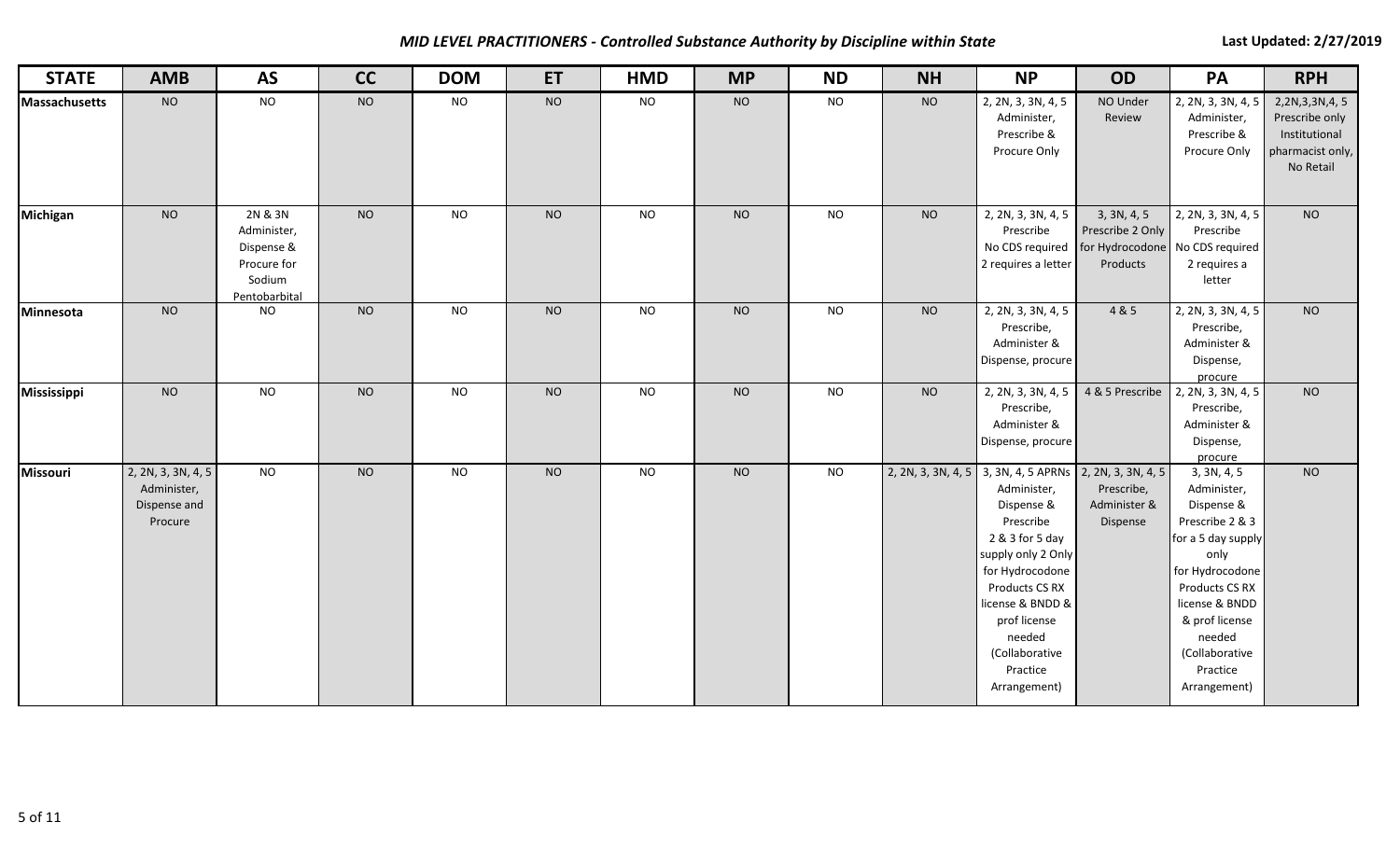*MID LEVEL PRACTITIONERS - Controlled Substance Authority by Discipline within State* **Last Last Updated: 2/27/2019** 

| <b>STATE</b>         | <b>AMB</b>                                                                         | <b>AS</b>                                                                                          | <b>CC</b>      | <b>DOM</b>                     | ET                                 | <b>HMD</b>         | <b>MP</b>                                                      | <b>ND</b>                     | <b>NH</b> | <b>NP</b>                                                                                                                               | <b>OD</b>                                                                                      | PA                                                                      | <b>RPH</b>                                                                                                      |
|----------------------|------------------------------------------------------------------------------------|----------------------------------------------------------------------------------------------------|----------------|--------------------------------|------------------------------------|--------------------|----------------------------------------------------------------|-------------------------------|-----------|-----------------------------------------------------------------------------------------------------------------------------------------|------------------------------------------------------------------------------------------------|-------------------------------------------------------------------------|-----------------------------------------------------------------------------------------------------------------|
| Montana              | Line 1 AMB Line<br>2 Medical<br>Director<br>Administer,<br>Dispense and<br>Procure | 2, 2N, 3, 3N, 4, 5 2N, 3N administer<br>/ procure                                                  | <b>NO</b>      | <b>NO</b>                      | 2N, 3N<br><b>Administer Only</b>   | <b>NO</b>          | <b>NO</b>                                                      | 2, 2N 3, 3N, 4, 5             | <b>NO</b> | 2, 2N, 3, 3N, 4, 5<br>Prescribe,<br>Administer &<br>Dispense, procure                                                                   | 2, 2N, 3, 3N, 4, 5<br>Prescribe,<br>Administer &<br>Dispense                                   | 3, 3N, 4, 5<br>34 day Supply<br>Only for<br>2 & 2N                      | 2, 2N, 3, 3N, 4, 5<br>Administer,<br>Procure,<br>Dispense &<br>Prescribe<br>(Pharmacy<br>Practice<br>Agreement) |
| Nebraska             | 2, 2N, 3, 3N, 4, 5<br>Administer,<br>Dispense and<br>Procure                       | $\overline{NQ}$                                                                                    | <b>NO</b>      | N <sub>O</sub>                 | N <sub>O</sub>                     | $\overline{N}$     | <b>NO</b>                                                      | N <sub>O</sub>                | <b>NO</b> | Hour Supply,<br>3, 3N, 4, 5<br>Prescribe Only                                                                                           | CNM's 2, 2N 72 2, 2N, 3, 3N, 4, 5 2, 2N, 3, 3N, 4, 5<br>Prescribe,<br>Administer &<br>Dispense | Prescribe Only                                                          | <b>NO</b>                                                                                                       |
| <b>Nevada</b>        | <b>NO</b>                                                                          | $2N$ 3N administer<br>/ procure                                                                    | <b>NO</b>      | <b>NO</b>                      | 2N Administer<br>ONLY              | 2, 2N, 3, 3N, 4, 5 | <b>NO</b>                                                      | <b>NO</b>                     | <b>NO</b> | 2, 2N, 3, 3N, 4, 5<br>Prescribe,<br>Dispense,<br>Administer,<br>procure                                                                 | 2, 2N, 3, 3N, 4,<br>5 Prescribe &<br>Administer Only                                           | 2, 2N, 3, 3N, 4, 5<br>Prescribe,<br>Dispense,<br>Administer,<br>procure | <b>NO</b>                                                                                                       |
| <b>New Hampshire</b> | <b>NO</b>                                                                          | $\overline{NQ}$                                                                                    | N <sub>O</sub> | <b>NO</b>                      | N <sub>O</sub>                     | $\overline{N}$     | N <sub>O</sub>                                                 | 3, 3N, 4, 5<br>Prescribe Only | <b>NO</b> | 2, 2N, 3, 3N, 4,<br>5 From Formulary<br>Prescribe,<br>Dispense,<br>Administer,<br>Procure                                               | 3, 3N, 4<br>Prescribe,<br>Dispense                                                             | 2, 2N, 3, 3N, 4, 5<br>Prescribe,<br>Dispense,<br>Administer,<br>Procure | N <sub>O</sub>                                                                                                  |
| <b>New Jersey</b>    | <b>NO</b>                                                                          | 2N Administer,<br>Dispense &<br>Procure for<br>Sodium<br>Pentobarbital                             | <b>NO</b>      | <b>NO</b>                      | <b>NO</b>                          | <b>NO</b>          | <b>NO</b>                                                      | <b>NO</b>                     | <b>NO</b> | 2, 2N, 3, 3N, 4, 5<br>Prescribe                                                                                                         | 3, 3N, 4, 5<br>Prescribe 2 Only<br>for Hydrocodone<br>Products                                 | 2, 2N, 3, 3N, 4, 5<br>Prescribe                                         | <b>NO</b>                                                                                                       |
| <b>New Mexico</b>    | 2, 2N, 3, 3N, 4, 5<br>Administer,<br>Dispense and<br>Procure                       | 2, 2N, 3, 3N, 4,<br>5 Only Law<br>Enforcement or<br>City Animal Shelter<br>administer /<br>procure | 3N Prescribe   | 3N for<br>Testosterone<br>Only | 2N & 3N<br>administer /<br>procure | <b>NO</b>          | 2-5 Psychotropic<br>Controlled<br>Substance,<br>Prescribe Only | <b>NO</b>                     | <b>NO</b> | 2, 2N, 3, 3N, 4, 5<br>ALSO CNM's &<br><b>CRNAs Under</b><br>review<br>(Testosterone)<br>Prescribe Procure for Hydrocodone<br>& Dispense | 3, 3N, 4, 5<br>Prescribe,<br>Administer &<br>Dispense<br>Schedule 2 Only<br>Products           | 2, 2N, 3, 3N, 4, 5<br>Prescribe Procure<br>& Dispense                   | 2, 2N, 3, 3N, 4, 5<br>Administer &<br>Prescribe                                                                 |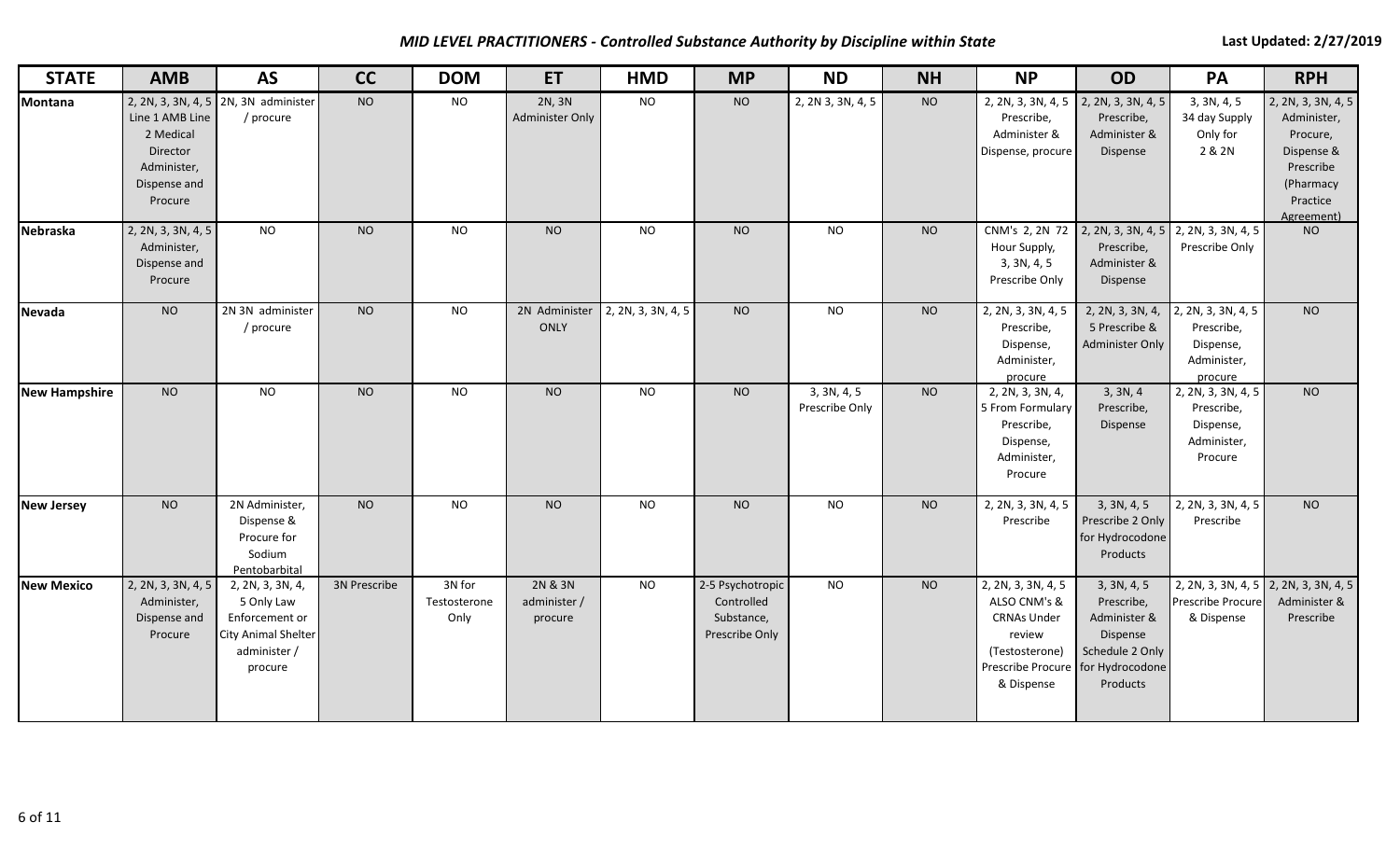*MID LEVEL PRACTITIONERS - Controlled Substance Authority by Discipline within State* **Last Last Updated: 2/27/2019** 

| <b>STATE</b>          | <b>AMB</b>                                                                       | <b>AS</b>                                                 | cc             | <b>DOM</b>     | <b>ET</b>                         | <b>HMD</b>     | <b>MP</b> | <b>ND</b>                                                                                      | <b>NH</b>                                                    | <b>NP</b>                                                                                       | <b>OD</b>                                                                                | PA                                                                                                             | <b>RPH</b>                               |
|-----------------------|----------------------------------------------------------------------------------|-----------------------------------------------------------|----------------|----------------|-----------------------------------|----------------|-----------|------------------------------------------------------------------------------------------------|--------------------------------------------------------------|-------------------------------------------------------------------------------------------------|------------------------------------------------------------------------------------------|----------------------------------------------------------------------------------------------------------------|------------------------------------------|
| <b>New York</b>       | <b>NO</b>                                                                        | 2N, 3N Sodium<br>Pentobarbital<br>administer /<br>procure | <b>NO</b>      | <b>NO</b>      | <b>NO</b>                         | <b>NO</b>      | <b>NO</b> | <b>NO</b>                                                                                      | <b>NO</b>                                                    | 2, 2N, 3, 3N, 4, 5<br>Also Nurse<br>Midwives<br>Prescribe,<br>Administer &<br>Dispense, procure | <b>NO</b>                                                                                | 2, 2N, 3, 3N, 4, 5<br>RX'S Only                                                                                | <b>NO</b>                                |
| <b>North Carolina</b> | 2, 2N, 3, 3N, 4, 5<br>Line 2 DR'S Name<br>Administer,<br>Dispense and<br>Procure | $\overline{2,}$ 2N, 3, 3N<br>administer /<br>procure      | <b>NO</b>      | <b>NO</b>      | <b>NO</b>                         | <b>NO</b>      | <b>NO</b> | <b>NO</b>                                                                                      | 2, 2N, 3, 3N, 4, 5<br>Administer,<br>Dispense and<br>Procure | 2, 2N, 3, 3N, 4, 5<br>Prescribe,<br>Dispense and<br>Procure 2-3N<br>Limited to 30 Day<br>Supply | 2, 2N, 3, 3N, 4, 5<br>Prescribe,<br>Administer &<br>Dispense                             | 2, 2N, 3, 3N, 4,<br>5 Prescribe,<br>Dispense,<br>Administer and<br>Procure 2-3N<br>Limited to 30 Day<br>Supply | 2, 2N, 3, 3N, 4, 5<br>Prescribe Only     |
| <b>North Dakota</b>   | N <sub>O</sub>                                                                   | N                                                         | N <sub>O</sub> | N <sub>O</sub> | N <sub>O</sub>                    | $\overline{N}$ | <b>NO</b> | N <sub>O</sub>                                                                                 | <b>NO</b>                                                    | 2, 2N, 3, 3N, 4, 5<br>APRN'S 2-5<br>Prescribe,<br>Administer &<br>Dispense, procure             | $\overline{3}$                                                                           | 2, 2N, 3, 3N, 4, 5<br>Prescribe                                                                                | N <sub>O</sub>                           |
| Ohio                  | 2, 2N, 3, 3N, 4,<br>5Administer,<br>Dispense and<br>Procure                      | 2N, 3, 3N<br>administer /<br>procure                      | <b>NO</b>      | <b>NO</b>      | <b>NO</b>                         | <b>NO</b>      | <b>NO</b> | <b>NO</b>                                                                                      | <b>NO</b>                                                    | 2, 2N, 3, 3N, 4, 5<br>Administer and<br>Prescribe                                               | 2, 3, 4<br>administer/<br>prescribe for<br>Hydrocodone<br>Products                       | 2, 2N, 3, 3N, 4, 5 2, 2N, 3, 3N, 4, 5<br>Administer and<br>Prescribe                                           | Administer,<br>Prescribe and<br>Dispense |
| Oklahoma              | 2, 2N, 3, 3N, 4, 5<br>Line 2 DR'S Name<br>Administer,<br>Dispense and<br>Procure | $\overline{NQ}$                                           | <b>NO</b>      | <b>NO</b>      | 2N, 3N<br>administer /<br>procure | <b>NO</b>      | <b>NO</b> | <b>NO</b>                                                                                      | <b>NO</b>                                                    | 3, 3N, 4, 5<br><b>EXCEPT CRNA'S</b><br>Administer Only,<br>2, 2N, 3, 3N, 4, 5                   | 3, 3N, 4, 5<br>Prescribe 2 Only<br>for Hydrocodone<br>Products                           | 2, 2N, 3, 3N, 4, 5<br>Prescribe &<br>Administer Only                                                           | <b>NO</b>                                |
| Oregon                | <b>NO</b>                                                                        | 2N 3N administer<br>/ procure                             | <b>NO</b>      | <b>NO</b>      | <b>NO</b>                         | <b>NO</b>      | <b>NO</b> | 2, 2N, 3, 3N, & 5<br>Prescribe, Dispens<br>e,administer,proc<br>ure<br>4 Only Per<br>Formulary | <b>NO</b>                                                    | 2, 2N, 3, 3N, 4, 5<br>Prescribe,<br>Administer &<br>Dispense, procure                           | 2, 3, 3N, 4 & 5<br>Analgesics Per<br>Formulary No<br>Ordering. 2-<br>hydrocodone<br>only | 2, 2N, 3, 3N, 4, 5<br>Prescribe,<br>Administer &<br>Dispense,<br>procure                                       | <b>NO</b>                                |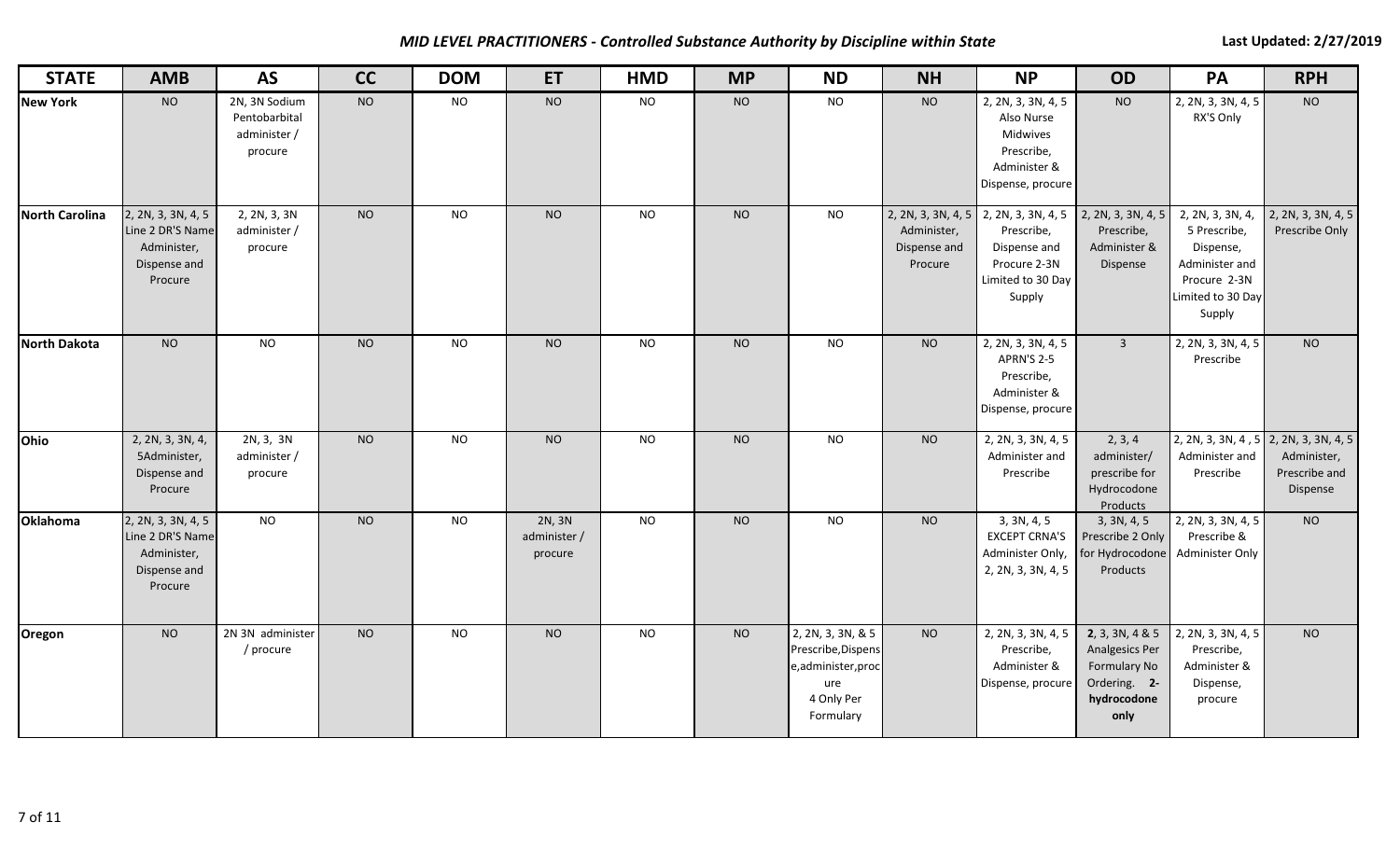*MID LEVEL PRACTITIONERS - Controlled Substance Authority by Discipline within State* **Last Last Updated: 2/27/2019** 

| <b>STATE</b>        | <b>AMB</b>                                                                                               | <b>AS</b>                                                       | cc             | <b>DOM</b> | <b>ET</b>      | <b>HMD</b>      | <b>MP</b> | <b>ND</b>      | <b>NH</b> | <b>NP</b>                                                                                                              | <b>OD</b>                                                                                                | PA                                                                        | <b>RPH</b>     |
|---------------------|----------------------------------------------------------------------------------------------------------|-----------------------------------------------------------------|----------------|------------|----------------|-----------------|-----------|----------------|-----------|------------------------------------------------------------------------------------------------------------------------|----------------------------------------------------------------------------------------------------------|---------------------------------------------------------------------------|----------------|
| Pennsylvania        | <b>NO</b>                                                                                                | <b>NO</b>                                                       | <b>NO</b>      | <b>NO</b>  | <b>NO</b>      | <b>NO</b>       | <b>NO</b> | <b>NO</b>      | <b>NO</b> | 2, 2N - 30 Day<br>Supply,<br>3, 3N, 4, 5 90 Day Is Not To Exceed<br><b>Supply Prescribe</b><br>Only                    | 3, 4 and 5 Use of 2, 2N, 3, 3N, 4, 5<br><b>Drugs In Practice</b><br>6 Weeks                              | Special<br>Addendum<br>Prescribe,<br>Administer &<br>Dispense,<br>procure | NO             |
| <b>Puerto Rico</b>  | <b>NO</b>                                                                                                | 2N, 3N<br>Administer,<br>Procure                                | <b>NO</b>      | <b>NO</b>  | <b>NO</b>      | <b>NO</b>       | <b>NO</b> | <b>NO</b>      | <b>NO</b> | <b>NO</b>                                                                                                              | N <sub>O</sub>                                                                                           | <b>NO</b>                                                                 | <b>NO</b>      |
| <b>Rhode Island</b> | <b>NO</b>                                                                                                | <b>NO</b>                                                       | <b>NO</b>      | <b>NO</b>  | N <sub>O</sub> | <b>NO</b>       | <b>NO</b> | N <sub>O</sub> | <b>NO</b> | CNM & NP 2, 2N,<br>3, 3N, 4, 5,<br>CNS 2, 2N &4<br>Prescribe,<br>Administer &<br>Dispense, procure                     | 3, 3N, 4 & 5<br>Prescribe<br>Prescribe 2 Only<br>for Hydrocodone<br>Products                             | 2, 2N, 3, 3N, 4, 5<br>Prescribe,<br>Administer &<br>Dispense              | N <sub>O</sub> |
| South Carolina      | 2, 3N, 4<br>Ketamine only<br>for 3N                                                                      | 2N, 3N<br>Administer,<br>Procure for<br>Sodium<br>Pentobarbital | <b>NO</b>      | <b>NO</b>  | <b>NO</b>      | <b>NO</b>       | <b>NO</b> | <b>NO</b>      | <b>NO</b> | 2-5 Day Supply<br>2N - 30 Day Supply<br>3, 3N, 4 & 5<br>Prescribe Only                                                 | 3, 3N, 4 & 5<br>Prescribe,<br>Administer &<br>Dispense<br>Schedule 2 Only<br>for Hydrocodone<br>Products | 2, 2N, 3, 3N, 4, 5<br>Prescribe,<br>Administer &<br>Dispense              | <b>NO</b>      |
| <b>South Dakota</b> | 2, 2N, 3, 3N, 4, 5<br>Administer,<br>Dispense and<br>Procure                                             | <b>NO</b>                                                       | <b>NO</b>      | <b>NO</b>  | <b>NO</b>      | <b>NO</b>       | <b>NO</b> | <b>NO</b>      | <b>NO</b> | NP & CNM 2, 2N, 2, 2N, 3, 3N, 4, 5 2, 2N, 3, 3N, 4, 5<br>3, 3N, 4,<br>5Prescribe,<br>Administer &<br>Dispense, procure | Prescribe only,<br>Schedule 2<br>limited to 30 day<br>supply                                             | Prescribe,<br>Administer &<br>Dispense,<br>procure                        | <b>NO</b>      |
| Tennessee           | 2, 2N, 3, 3N, 4, 5<br>Line 1 AMB Line<br>2 Medical<br>Director<br>Administer,<br>Dispense and<br>Procure | 2N FOR Sodium<br>Pentobarbital<br>administer /<br>procure       | N <sub>O</sub> | <b>NO</b>  | N <sub>O</sub> | $\overline{NQ}$ | NO        | N <sub>O</sub> | <b>NO</b> | 2, 2N, 3, 3N, 4, 5 2, 2N, 3, 3N, 4, 5<br>Prescribe,<br>Dispense,<br>Administer,<br>Procure                             | Prescribe,<br>Administer &<br>Dispense                                                                   | 2, 2N, 3, 3N, 4, 5<br>Prescribe,<br>Dispense &<br>Procure                 | N <sub>O</sub> |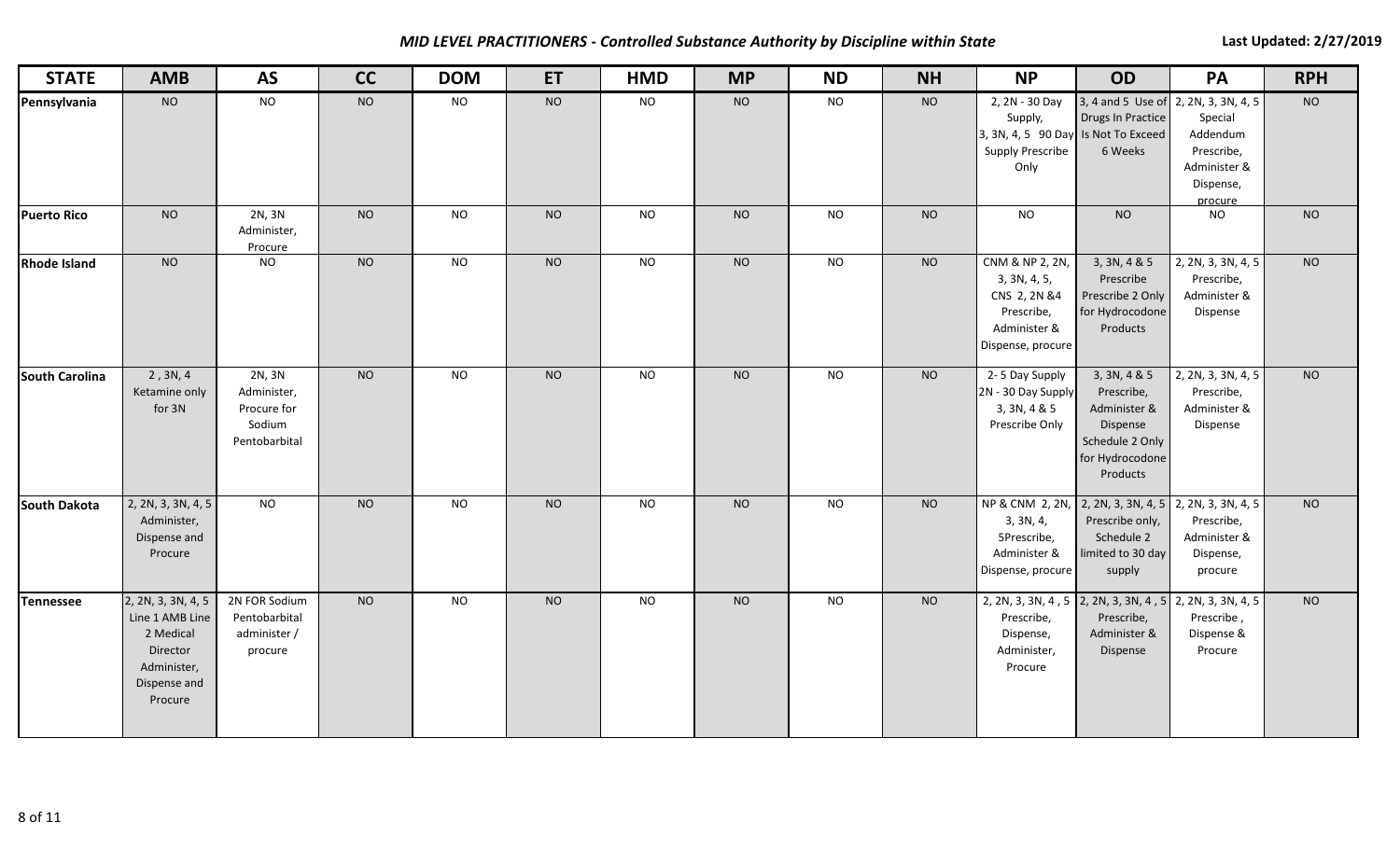*MID LEVEL PRACTITIONERS - Controlled Substance Authority by Discipline within State* **Last Last Updated: 2/27/2019** 

| <b>STATE</b>          | <b>AMB</b>                                                  | <b>AS</b>                                                                                              | cc        | <b>DOM</b> | ET        | <b>HMD</b> | <b>MP</b> | <b>ND</b>                                                                                                                                                                  | <b>NH</b> | <b>NP</b>                                                                                                                                  | OD                                                                                     | PA                                                                                                          | <b>RPH</b>     |
|-----------------------|-------------------------------------------------------------|--------------------------------------------------------------------------------------------------------|-----------|------------|-----------|------------|-----------|----------------------------------------------------------------------------------------------------------------------------------------------------------------------------|-----------|--------------------------------------------------------------------------------------------------------------------------------------------|----------------------------------------------------------------------------------------|-------------------------------------------------------------------------------------------------------------|----------------|
| <b>Texas</b>          | 2, 2N, 3, 3N, 4,5<br>Administer,<br>Dispense and<br>Procure | 2N, 3N For<br>Sodium<br>Pentobarbital<br>administer /<br>procure                                       | <b>NO</b> | <b>NO</b>  | <b>NO</b> | <b>NO</b>  | <b>NO</b> | NO                                                                                                                                                                         | <b>NO</b> | 3, 3N, 4, 5<br>Prescribe &<br>Administer 2, 2N*<br>Prescribing/<br>Ordering.<br>*Hospital /<br><b>Hospice Only</b>                         | 2 Administer<br>Only<br>3, 3N, 4, 5<br>Prescribe &<br>Administer                       | 3, 3N, 4, 5<br>Prescribe &<br>Administer 2,<br>2N* Prescribing/<br>Ordering.<br>*Hospital /<br>Hospice Only | <b>NO</b>      |
| Utah                  | <b>NO</b>                                                   | 2N, 3N Only Law<br>Enforcement or<br>City Animal Shelter<br>Line 2 DVM Name<br>administer /<br>procure | <b>NO</b> | <b>NO</b>  | <b>NO</b> | <b>NO</b>  | <b>NO</b> | 3N Administer &<br>Prescribe Only                                                                                                                                          | <b>NO</b> | 2, 2N, 3, 3N, 4, 5 4 & 5 3 Prescribe 2, 2N, 3, 3N, 4, 5<br>Per Formulary<br>Prescribe,<br>Administer &<br>Dispense, procure Dose Prescribe | & Administer<br>Only No More<br>Than 72 Hours<br>2 Only for<br>Hydrocodone<br>Products | Prescribe &<br>Administer Only                                                                              | <b>NO</b>      |
| Vermont               | <b>NO</b>                                                   | 2,2N/3N<br>administer /<br>procure                                                                     | <b>NO</b> | <b>NO</b>  | <b>NO</b> | <b>NO</b>  | <b>NO</b> | Prescribe 2, 2N*,<br>3, 3N, 4, 5<br>Testosterone,<br>Codeine, Codeine<br>combination<br>products &<br>Carisoprodol<br>only. *Special<br><b>Endorsement No</b><br>Formulary | <b>NO</b> | 2, 2N, 3, 3N, 4, 5<br>Prescribe,<br>Administer &<br>Dispense, procure                                                                      | 3, 4, 5<br>Prescribe<br>Under review 2<br>and 2N                                       | 2, 2N, 3, 3N, 4, 5<br>RX from State<br>Formulary                                                            | N <sub>O</sub> |
| <b>Virgin Islands</b> | <b>NO</b>                                                   | <b>NO</b>                                                                                              | <b>NO</b> | <b>NO</b>  | <b>NO</b> | <b>NO</b>  | <b>NO</b> | <b>NO</b>                                                                                                                                                                  | <b>NO</b> | 4, 5 Prescribe &<br>Dispense Only                                                                                                          | <b>NO</b>                                                                              | 2, 2N, 3, 3N, 4, 5<br>Prescribe,<br>Administer and<br>Dispense                                              | <b>NO</b>      |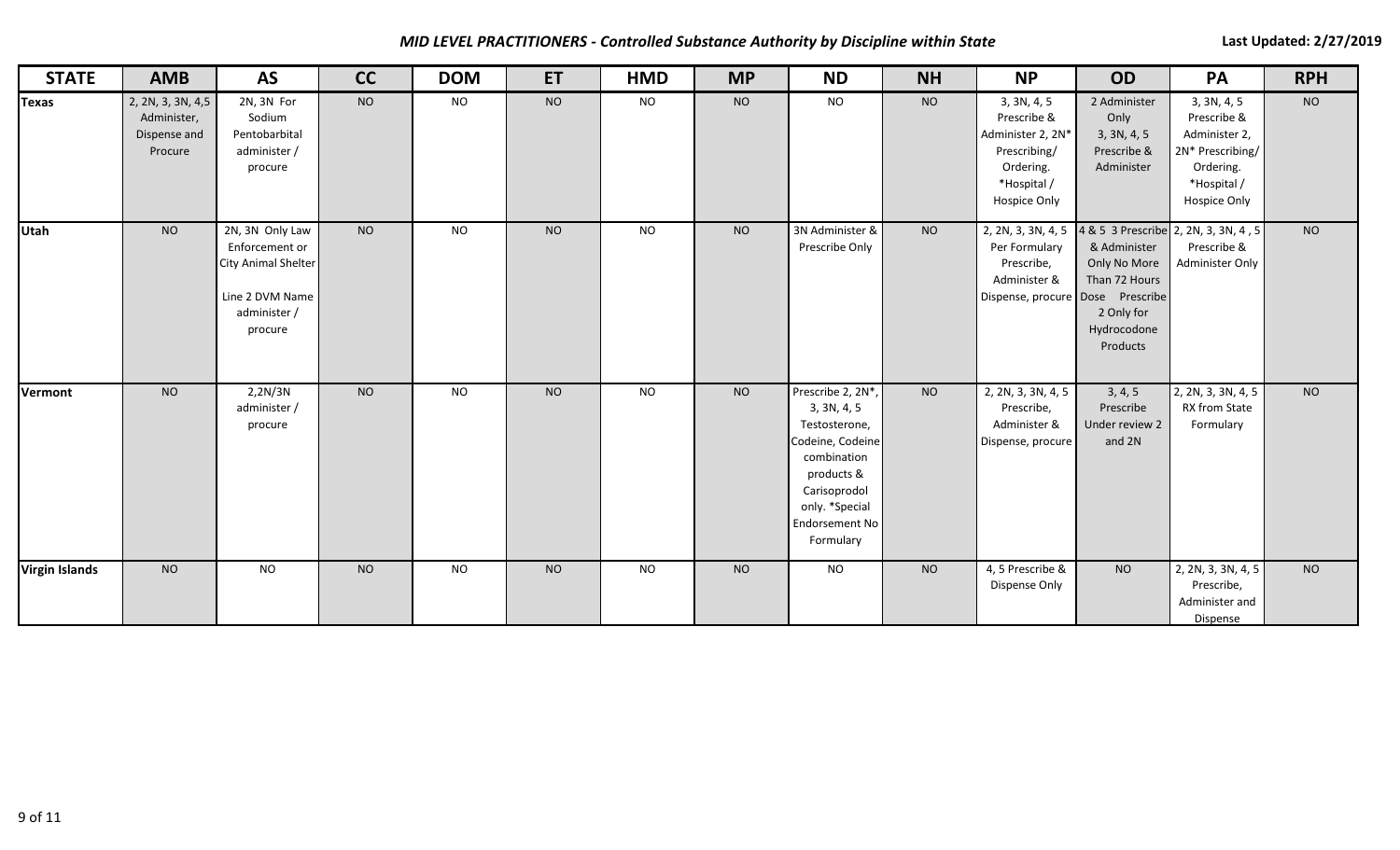*MID LEVEL PRACTITIONERS - Controlled Substance Authority by Discipline within State* **Last Last Updated: 2/27/2019** 

| <b>STATE</b>         | <b>AMB</b>                                                  | <b>AS</b>                                                                                                                  | cc             | <b>DOM</b> | <b>ET</b>      | <b>HMD</b>     | <b>MP</b> | <b>ND</b>                                                                                            | <b>NH</b> | <b>NP</b>                                                              | <b>OD</b>                                                                                                                                        | PA                                                                                                                                                                        | <b>RPH</b> |
|----------------------|-------------------------------------------------------------|----------------------------------------------------------------------------------------------------------------------------|----------------|------------|----------------|----------------|-----------|------------------------------------------------------------------------------------------------------|-----------|------------------------------------------------------------------------|--------------------------------------------------------------------------------------------------------------------------------------------------|---------------------------------------------------------------------------------------------------------------------------------------------------------------------------|------------|
| Virginia             | 2, 2N, 3, 3N, 4,5<br>Administer,<br>Dispense and<br>Procure | 2N, 3N<br>administer /<br>procure                                                                                          |                | <b>NO</b>  | <b>NO</b>      | <b>NO</b>      | <b>NO</b> | <b>NO</b>                                                                                            | <b>NO</b> | 2, 2N, 3, 3N, 4, 5<br>Prescribe,<br>Administer &<br>Dispense, procure  | 3, 3N, 4<br><b>Analgesics Only</b><br>Prescribe &<br>Administer 2<br>Only for<br>Hydrocodone (in<br>combination<br>w/acetaminophe<br>n) Products | 2, 2N, 3, 3N, 4, 5<br>Prescribe,<br>Administer &<br>Dispense,<br>procure                                                                                                  | <b>NO</b>  |
| Washington           | <b>NO</b>                                                   | 2N Sodium<br>Pentobarbital<br>administer /<br>procure                                                                      | <b>NO</b>      | <b>NO</b>  | N <sub>O</sub> | <b>NO</b>      | <b>NO</b> | 3, 3N, 4, 5<br>Prescribe,<br>Administer,<br>Dispense/<br>procure<br>Testosterone and<br>Codeine Only | <b>NO</b> | 2, 2N, 3, 3N, 4 & 5<br>Prescribe,<br>Administer &<br>Dispense, procure | 3, 3N, 4 & 5<br>Prescribe,<br>Administer &<br>Dispense<br>Prescribe 2 Only<br>for Hydrocodone<br>Combination<br>Products                         | Allopathic RX's 2, 2, 2N, 3, 3N, 4 &<br>2N, 3, 3N, 4 & 5, 5 Prescribe Only<br>Osteopathic<br>RX 2, 2N, 3, 3N, 4<br>& 5 Prescribe,<br>Administer &<br>Dispense,<br>procure |            |
| <b>West Virginia</b> | 2, 2N, 3, 3N, 4,5<br>Administer,<br>Dispense and<br>Procure | 2N-Sodium<br>Pentobarbital only;<br>3N-Telazol only;<br>Line 1 Shelter<br>name; Line 2 ET<br>Name; administer<br>/ procure | N <sub>O</sub> | <b>NO</b>  | N <sub>O</sub> | N <sub>O</sub> | <b>NO</b> | <b>NO</b>                                                                                            | <b>NO</b> | 3, 3N, 4 & 5<br>Prescribe,<br>Administer &<br>Dispense                 | 3, 3N, 4, 5<br>Prescribe,<br>Administer &<br>Dispense May<br>prescribe<br>hydrocodone and<br>hydrocodone<br>containing drugs                     | 3, 3N, 4 & 5<br>Prescribe only                                                                                                                                            | NO         |
| Wisconsin            | <b>NO</b>                                                   | 2N & 3N<br>administer /<br>procure                                                                                         | <b>NO</b>      | <b>NO</b>  | <b>NO</b>      | <b>NO</b>      | <b>NO</b> | <b>NO</b>                                                                                            | <b>NO</b> | 2, 2N, 3, 3N, 4 & 5<br>Prescribe,<br>Administer &<br>Dispense, procure | 3, 3N, 4 & 5<br>Prescribe,<br>Administer &<br>Dispense<br>2 Only for<br>hydrocodone<br>products                                                  | 2, 2N, 3, 3N, 4 &<br>5 Prescribe,<br>Administer &<br>Dispense,<br>procure                                                                                                 | <b>NO</b>  |